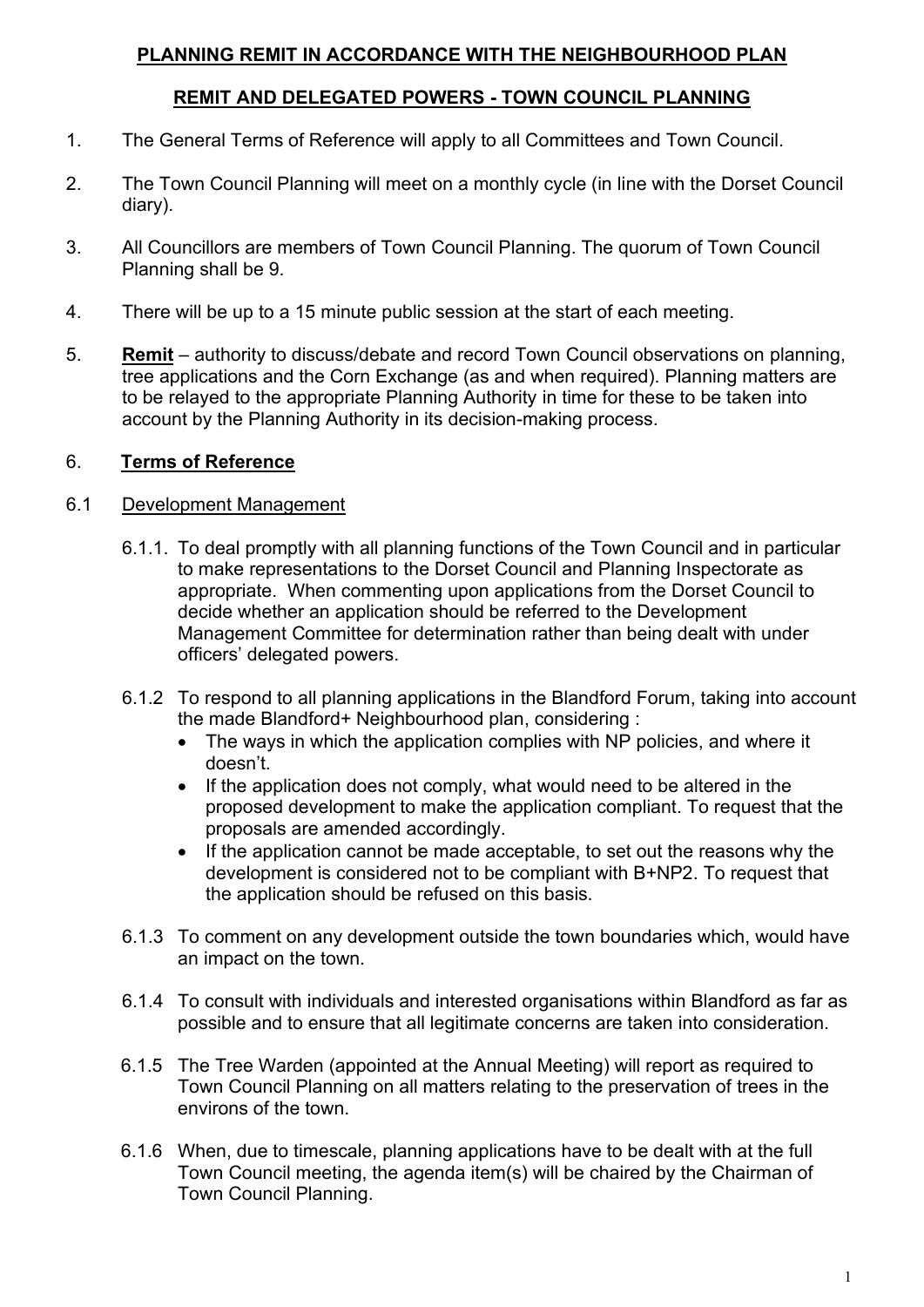## 6.2 Planning Policy

- 6.2.1 To manage the Blandford+ Neighbourhood Plan. To raise awareness of the Plan and its policies. To use the Plan to take the lead in developing and managing the Town Council's overall strategy for the development and conservation of Blandford.
- 6.2.2 To proactively engage with planning officers to ensure they fully understand (and are applying) B+NP policies and aims.
- 6.2.3 To use the Blandford+ Neighbourhood Plan (B+NP) to build a shared responsibility for new development with the Dorset Council planning team and with local contacts.
- 6.2.4 To set up a system whereby officers notify B+ Councils promptly of emerging applications as well as those submitted.
- 6.2.5 To develop local networks to find out about upcoming applications and, if required, ensure the potential applicant is complying with B+NP policies before the application is submitted.
- 6.2.6 To consider and respond to:
	- a. The Dorset Council Structure Plan
	- b. The emerging Dorset Council Local Plan
	- c. The Bournemouth, Dorset and Poole Waste Local Plan
	- d. Any items specifically referred by full Town Council

Where appropriate to appoint Working Groups to consider any of the above.

## 6.3 Monitoring and (if required) modifying the Blandford+ Neighbourhood Plan

6.3.1 To review and approve modifications to policy and/or process as recommended by the Blandford+ Monitoring Group\*.

\*NOTE:

- If responses to planning applications are having to be repeated on a regular basis, then the policies may need to be strengthened or the terms of engagement with Dorset Council and/or Developers may need to be improved.
- The Plan will also need to be kept up to date with national and local planning policy, and emerging policies within the Dorset Council Local Plan.
- In the absence of a 5 Year Housing Land Supply, having a Neighbourhood Plan in place helps provide protection from speculative or predatory development for a period of 2 years from the date of adoption. Development of the Dorset County Local Plan is predicted to take 5 years, so plans to modify the Neighbourhood Plan (and therefore renew the protection for a further 2 years) will need to be initiated in 2022.
- 6.3.2 To review and approve the Memorandum of Understanding for the Blandford+ Monitoring Group (annually).

# 6.4 General

To host guest speakers with such speakers attending Planning Meetings at 7.00 pm and giving their presentation as agenda item 1 before Apologies and Declarations of Interest.